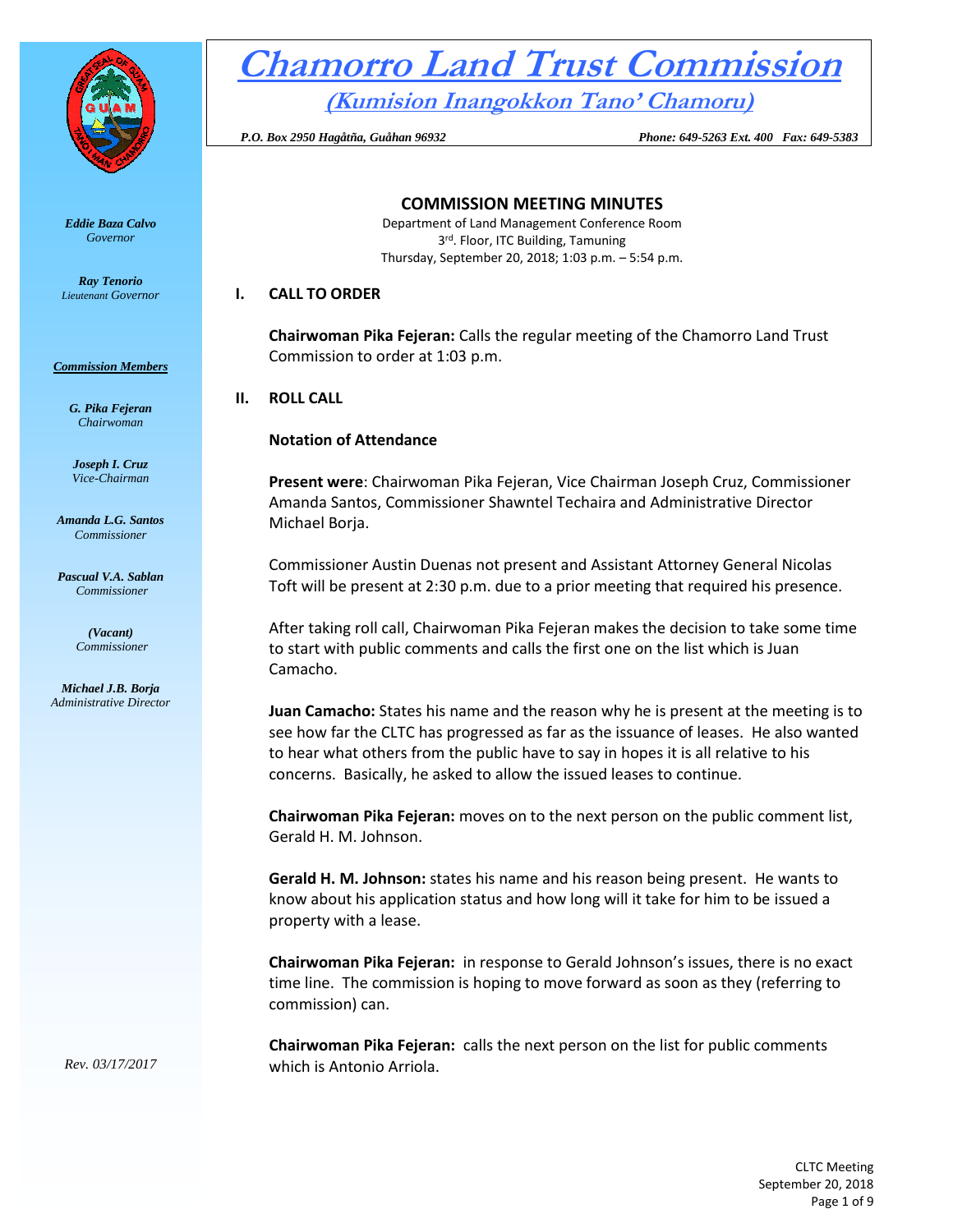**Antonio Arriola:** states he is present just to listen.

**Chairwoman Pika Fejeran:** calls Tom Tajalle, the next person on the list for public comments.

**Tom Tajalle:** states his name and says he is present in regards to his deceased father, Jose C. Tajalle. Informs the Commission he, Tom Tajalle and his siblings would like to transfer the lease to one of their siblings, which is Michael Tajalle.

**Administrative Director Michael Borja:** What is stated on the staff report is Jose C. Tajalle identified his son Joey Tajalle; however, Joey also has a CLTC property. The second beneficiary listed does not hold any CLTC property.

**Tom Tajalle:** in response to Administrative Director Michael Borja, states it was Michael Tajalle listed first as a beneficiary then his dad listed Joey Tajalle but because Joey has a CLTC property, again, states he and his siblings want Michael Tajalle to be the beneficiary to their dad's property.

**Administrative Director Michael Borja:** asks who is residing currently residing on the property.

**Tom Tajalle:** in response to the Administrative Director Borja's question, it is Michael Tajalle.

**Administrative Director Michael Borja:** informs Tom Tajalle, one of the concerns, is the property is 5 acre lease lot, and the full 5 acres are not being utilized for agriculture as it states. A site inspection has to be done.

**Tom Tajalle:** Acknowledges the concerns and inquires what needs to be done to keep the full five acres.

**Administrative Director Michael Borja:** Present a farm plan to the Commission but before that Michael Tajalle will need to come in to CLTC and we'll just have to check if all the property taxes are up to date and all the supporting documents are in order.

Chairwoman Pika Fejeran and the Commission determined that submitted beneficiary documents show designated beneficiary is deceased lessee's son, Michael Tajalle, and staff will conduct a site inspection and work with beneficiary for transfer of lease based on PL 23-38, Section 9.2.

**Chairwoman Pika Fejeran:** calls for Cheryl Gumabon, the next person on the list for Public Comments.

**Cheryl Gumabon:** states her name and inquires on her status with her Barrigada Heights lease. Informs the Commission, her lease was not transferred or switched with anyone and would like to continue to clear. She was in the process of clearing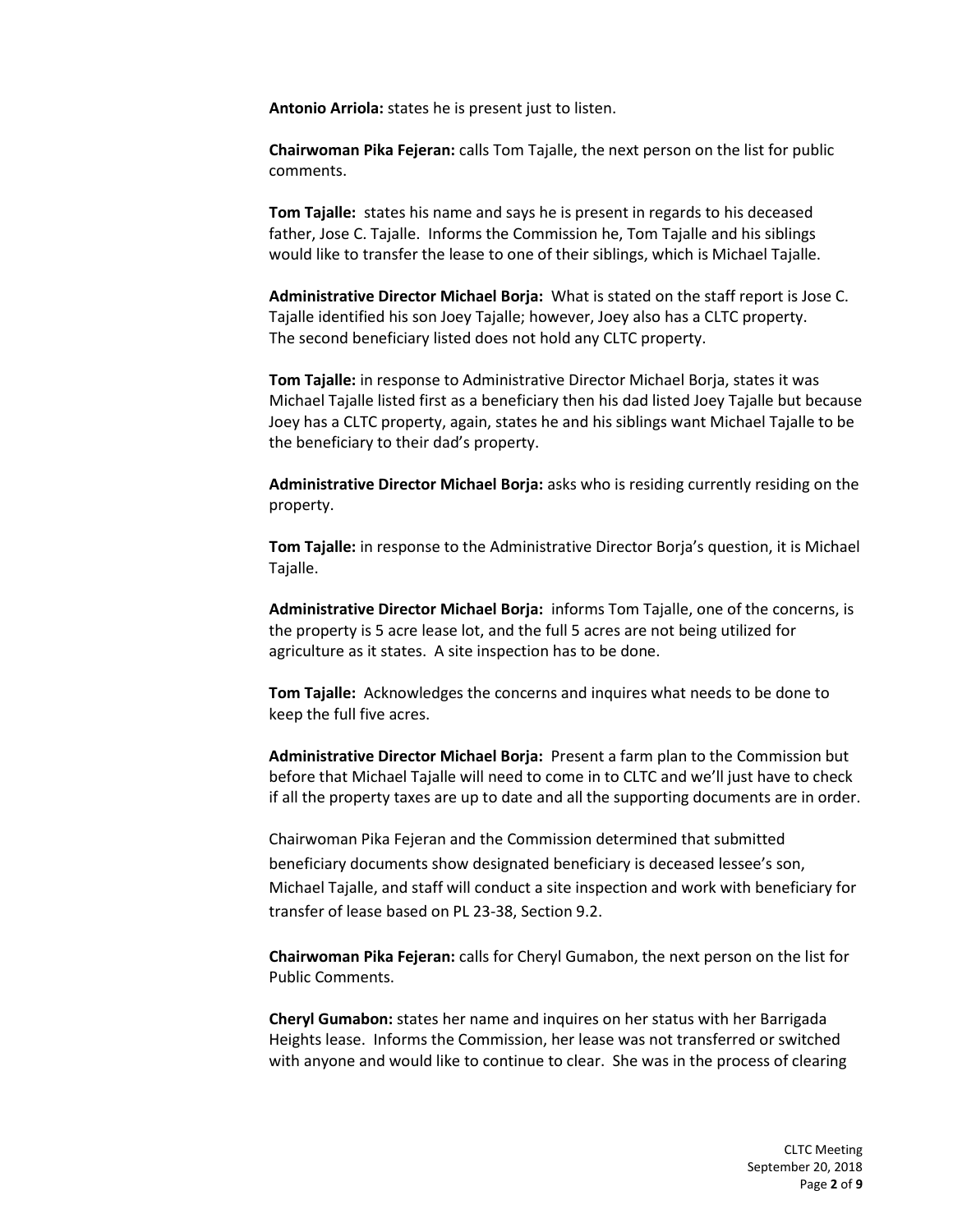her property, then when the Barrigada Heights Controversy, she was informed to stop.

**Chairwoman Pika Fejeran:** informs Cheryl Gumabon, Barrigada Heights will be discussed under New Business.

**Chairwoman Pika Fejeran:** for the next public comment on the list, Ricardo Cruz.

**Ricardo Cruz:** states his name and is following up on Agriculture Land for his daughter, Clarissa Cruz who requested for two acres for a pig farm. He is also following up his son, Craig Cruz who paid for a survey of a lot in the 10126 area. However, the tract has been re-schemed due to lot sizes that are not compatible with Guam Environmental Protection Agency septic tank requirements.

**Land Agent I John Gumataotao and Land Administrator Margarita Borja:** explains that the lots were re-schemed to accommodate those who were effected. The lots closer to the main road where there is sewer to connect to remain the same. The top layer lots were given a half acre to accommodate septic tanks.

#### **[Discussion ensues]**

**Chairwoman Pika Fejeran:** requests from the CLTC for a staff report to be done and informs Ricardo Cruz that the staff will look at the file and prepare a staff report for the next meeting. In regards to his daughter, Clarissa Cruz, suggested to come into the office and work with one of the land agents and possibly identify a property that will work for his daughter and work with legislation to get those two acres out.

**Chairwoman Pika Fejeran:** Next item on the agenda

#### **APPROVAL OF MINUTES**

Tabled for next meeting

**Chairwoman Pika Fejeran:** a few items to discuss on the agenda, however will wait until the Assistant Attorney General is present.

## **Administrative Director Michael Borja:** suggest to move to **Guam Waterworks Authority: Right of Entry Agreement, Instr. No. 913067**; **Time Extension – Lot 5075- REM-A NEW-1, Tamuning**

Explains to the Commission the current Right of entry expires on January 31, 2019, but because of the current construction that GWA is in, GWA is requesting to utilize the property that is under CLTC to gain access for their construction equipment to pass through. GWA is also requesting to extend the Right of Entry to October 31, 2019.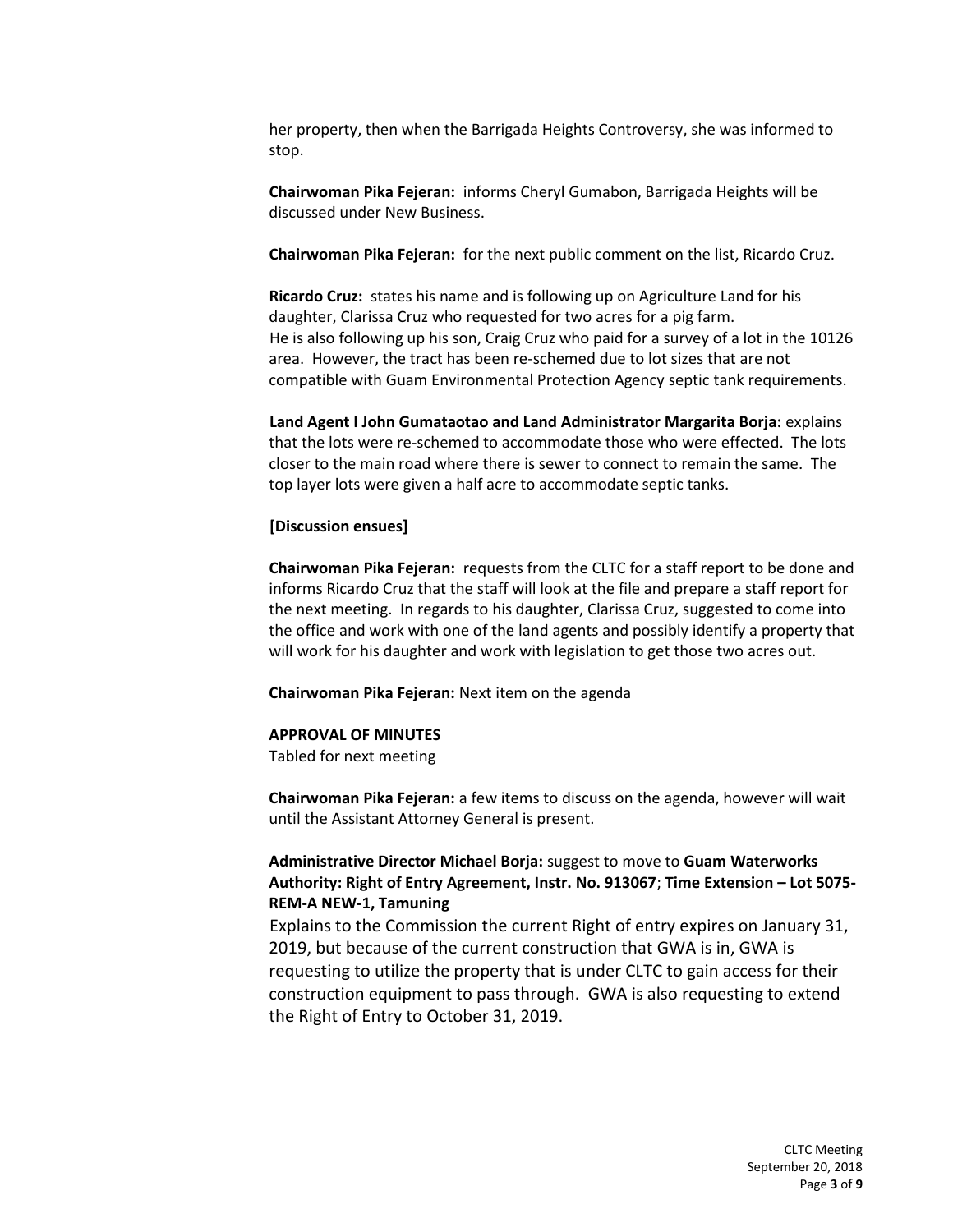**Chairwoman Pika Fejeran:** shares her concerns, in regards to granting the Right of Entry. It is a property that is for commercial use, should it be ready to lease for commercial, it may be holding CLTC back.

**Administrative Director Michael Borja**: agrees and was brought to the attention of GWA in the process of their (GWA) request.

### **[Discussion ensues]**

Motion is APPROVED to issue a new Right of Entry expiring October 31, 2019, with the following conditions listed below.

- i. Fill quarry depression
- ii. Clear and grade full lot
- iii. Erect a cyclone fence along the perimeter of lot

**Administrative Director Michael Borja**: Moves to the next item on the agenda for information purposes. There are two newly introduced Bills.

#### **Bill No. 336-34: UOG Hatchery Land Expansion**

**Administrative Director Michael Borja:** As it states to correct the boundary property to the University of Guam. Basically the Hatchery was built, then they (UOG) encroached around their boundaries. With this Bill it says, you have to correct. Referring to the sketch, it is asking for more land that they really need with no compensation. The Hatchery is actually a business, it is not a school project, and suggested to recommend to in return to provide in kind services, such as the Extension Program for Agriculture. In the past, those services were provided, however, CLTC had to pay for those services.

Administrative Director Michael Borja: moves to the second bill.

#### **Bill No. 342-34: Raceway Park Lease**

**Administrative Director Michael Borja:** As you recall, the Guam Raceway Lease Park had expired. Legislation Bill says we (referring to CLTC) has the right to lease it out with the right to first refusal to the Guam Racing Federation.

The term of the lease can be fifty years, it doesn't really give any other provision to the lease terms.

Again, keep in mind the Guam Racing Federation has to be completely clean before we can give them anything. Right now they (referring to the Guam Racing Federation) is currently in arrears of \$16K.

**Chairwoman Pika Fejeran:** inquires, when did they stop paying.

**Administrative Director Michael Borja:** says, if they are given the right to first refusal, we should just be sure they are in good standing.

#### **[Discussion ensues]**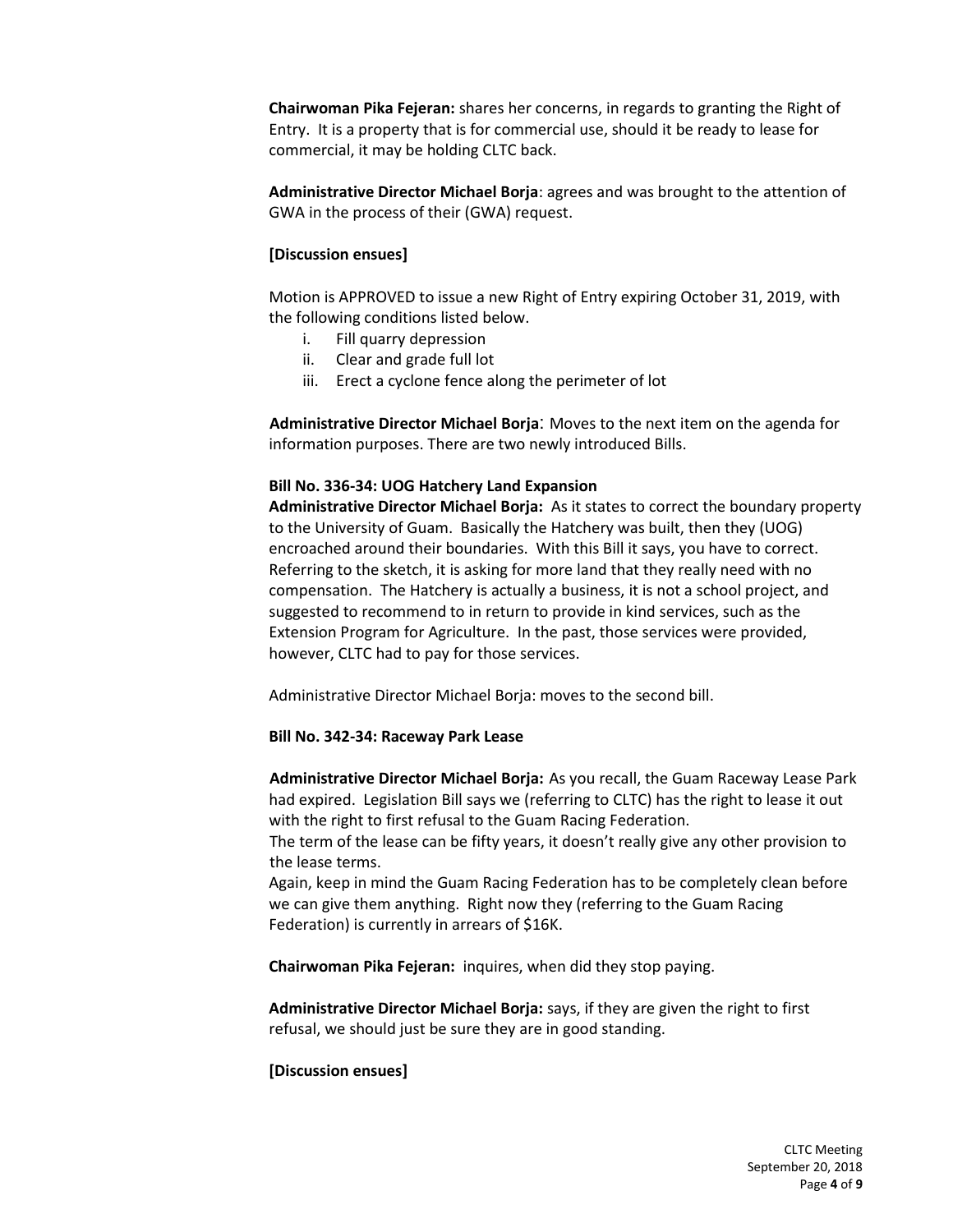**Administrative Director Michael Borja**: informs the Commission, these two bills are just for your information.

**Administrative Director Michael Borja:** asks to move on to Nicole Kelly who is requesting to purchase a portion of Lot 5174-REM-1 adjacent to her property. While going through the process to purchase, Department of Public Works wanted to make sure there is no encroachment before they give the Occupancy Permit. Based on the strip of land (shown on the screen) it's a whole strip of land that is not being utilized. Ideally the right thing to do is have the home owners purchase a piece, but doing the research CLTC found that that strip of land is actually leased to one of the residents on the cliff.

Because of that, it may require legislation to terminate the lease. What may have happened, is the individual with the CLTC lease wanted access to the cliff and by doing so, the individual requested to lease the property but now, it kind of puts restrictions on everyone else along the area.

**Vice Chairman Joseph Cruz:** suggests to use the strip as a safety buffer because of the cliff.

**Administrative Director Michael Borja**: that would only benefit the private land owners not the general public.

#### **[Discussion ensues]**

**Administrative Director Michael Borja:** When the Commission decides on how to go about the strip, it has to go through legislation to terminate the lease.

**Chairwoman Pika Fejeran:** Request for a staff report to be done and presented at the next meeting as well as invite the lessee to attend the meeting.

#### **Miscellaneous Constituent Reports**

Moving on to Anjolisha Aguon, Public Comment on previous meeting.

Assistant Attorney General David Highsmith provided a status update on the CLTC request for assistance to gain access to her property.

- i. Department of Agriculture Lessee, John Benevente, rights to leased land is questionable.
- ii. Still needs to confer with Department of Agriculture
- iii. Resolution may be to obtain a court order restraining order
- iv. Goal is to have a court filing date by October 2, 2018

Moving on to Juan Benevente, the issue is to transfer the lease to the beneficiary due to death and PL 23-38, Section 9.2.

i. Motion APPROVED to designate Sean Franquez as the beneficiary and to transfer the lease to him subject to the following: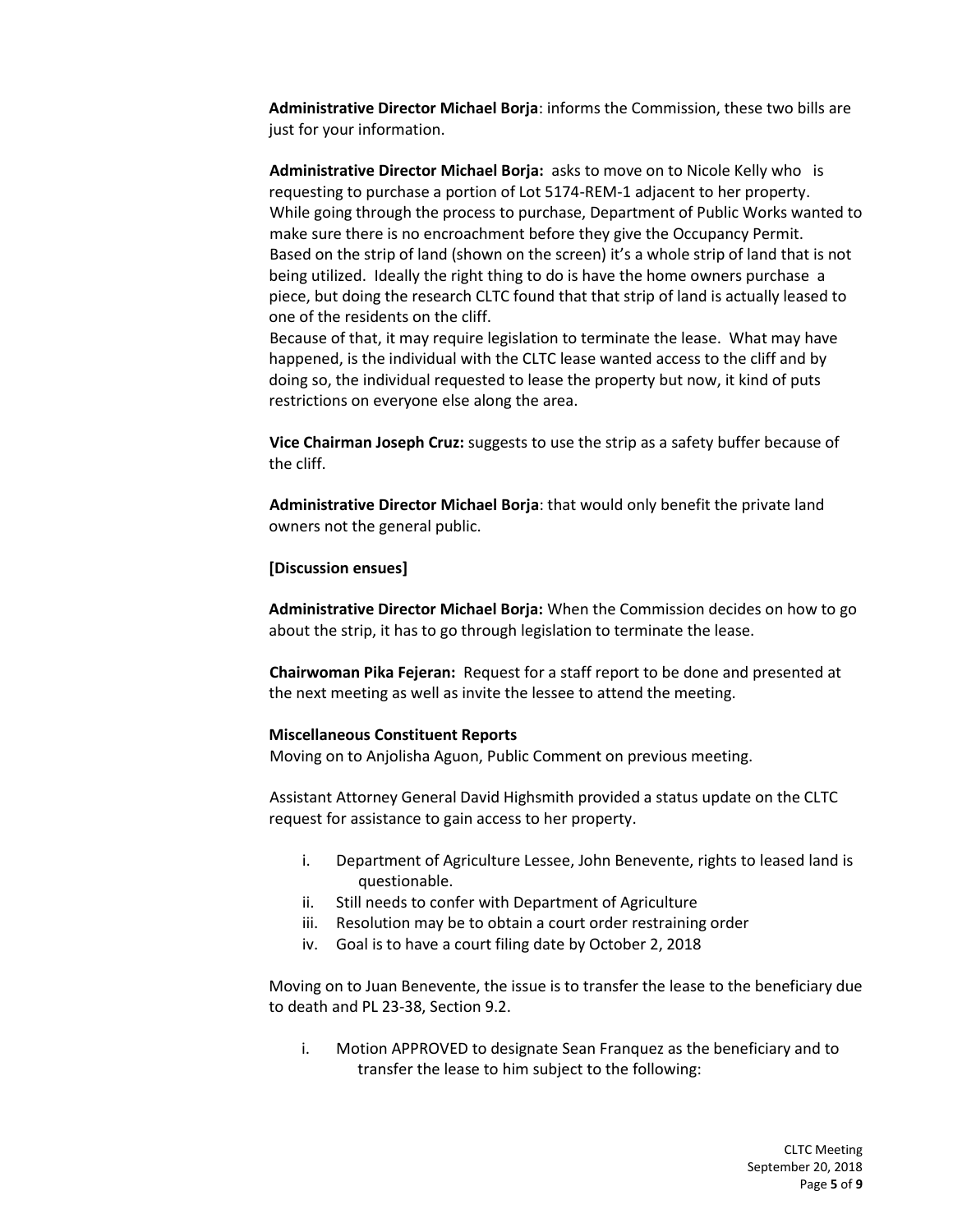1. Consultation with GWA and GEPA on any land use restrictions due to proximity to active water wells.

Moving on to Tomas Lizama requesting to transfer lease to beneficiary due to death and PL 23-38, Section 9.2.

i. Motion APPROVED to designate Anita Lizama as beneficiary and to transfer lease to her.

**Chairwoman Pika Fejeran:** acknowledges that Assistant Attorney General Nicolas Toft is present and that we (referring to the Commission) has jumped around the agenda.

Moving on to discussing a few items on the agenda that were on hold until the Assistant Attorney General Nicolas Toft is present.

#### **OLD BUSINESS**

**Chairwoman Pika Fejeran**: in the packets are resolutions to present to legislation. Based on the last meeting, there was a motion to move all the null and void leases. Throughout the resolution, you'll see that motion in all the different sections.

States the next motion to she would like to address are the 2, 877 voidable leases gives a brief history as far as how the motion was made at the last meeting held on September 6, 2018.

**Chairwoman Pika Fejeran**: asks Administrative Director Michael Borja if there was a motion drafted.

**Administrative Director Michael Borja**: referring back to his notes in response to Chairwoman Fejeran's question.

The First motion is to request the Guam Legislature to ratify the following leases

- i. 1995 Original Applicants with Leases
- ii. Transferred Only Leases
- iii. 1996 and After Applicants with Leases
- iv. All APPROVED by unanimous vote.

The second motion is to request the Guam Legislature to ratify Switched Leases

**Chairwoman Pika Fejeran**: Going as far back as the Chamorro Act itself and revisit the (referring to the list to ratify) holistically, it is something the commission can act on and not take to the legislature.

The application of the act of the Rules and Regulation will still allow the commission to decide, therefore, they (CLTC Commission) will not be sending all those lease to the legislature.

**Chairwoman Pika Fejeran** states Vice Chariman Joseph Cruz mentions if CLTC Commission is to ratify voidable leases, we (Commission) must focus on the internal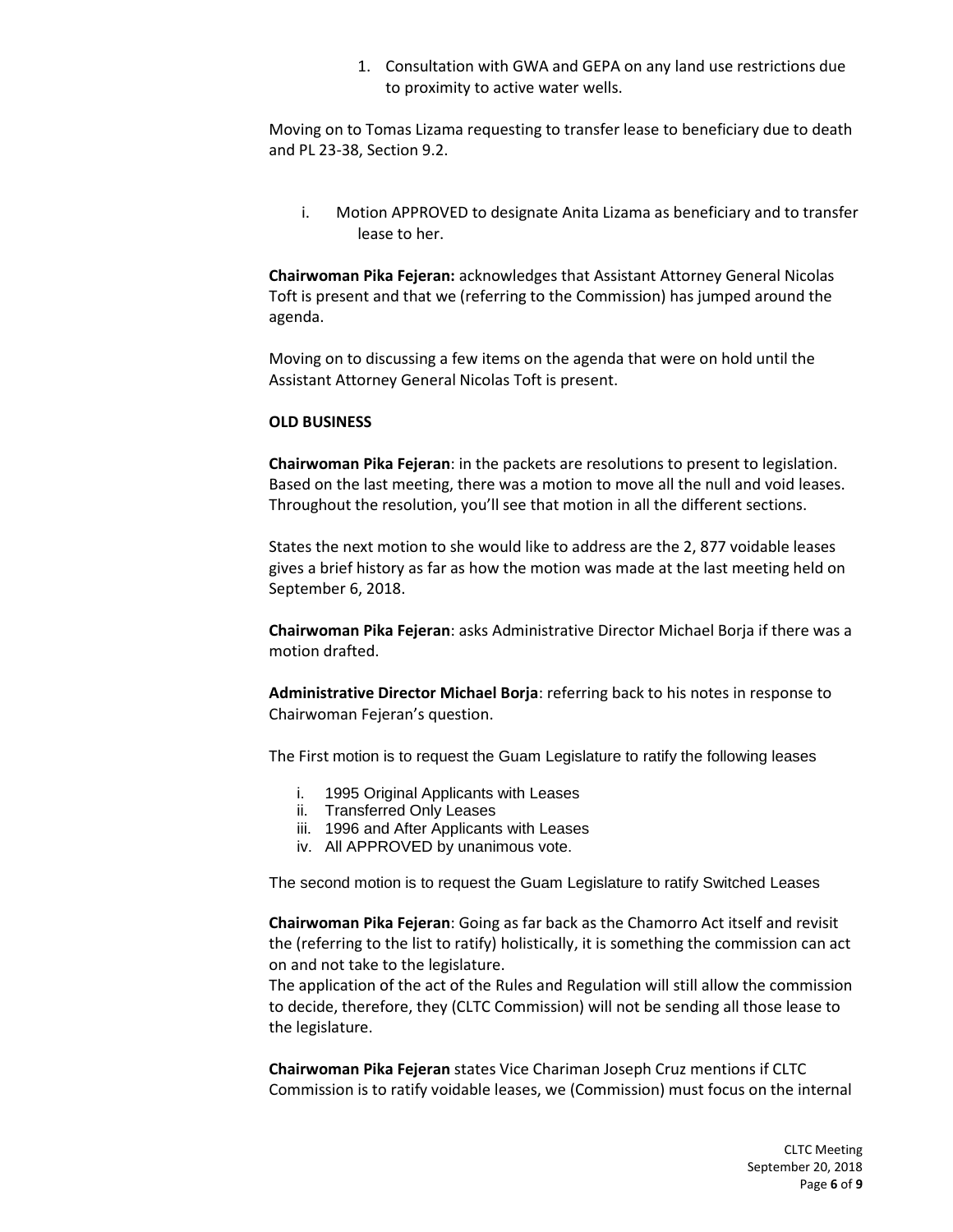procedures such as the rules and policies; to ensure moving forward and leases are being issued out they are done in accordance of the law and in a fair and equitable manner.

**Administrative Director Michael Borja:** states you must change the law before you change policies and that is what is prepared and listed on this (referring to the resolution) that is to be presented to the Legislature.

#### **[Discussion ensues]**

**Chairwoman Pika Fejeran:** refers to Assistant Attorney General Nicolas Toft for his opinion as far as what the Commission can do to make a move to rescind the motions.

**Assistant Attorney General Nicolas Toft:** advises the Commission it is a risky move and to pick the most legally safest route and not the route that is going to satisfy everyone. Unfortunately, it's something that no one may want to hear but it's the best route and the safest route to take as is and bring it to the legislature. What we as a whole don't want to see is later in the future, it comes back to us and we'll be in the same situation if not worse.

Again, the safest route to take is to bring it to the legislature.

**Chairwoman Pika Fejeran:** what we are discussing is 5.7 that gives the directive, believes the leases that are voidable, the ratification, the commission has the authority to ratify because those lease that are voidable did not deprive any one from waiting.

**Assistant Attorney General Nicolas Toft:** That is the same thing as the line switching, it doesn't deprive anyone from the line. But if you (referring to the commission) looked at it and said it was void because there is no language in the law for it.

As the Rules and Regs stand, the language of it is hampering the ability to do anything. And that is why I say to bring to the legislature.

**Administrative Director Michael Borja:** states the language used is "shall" not "may" that is the difference. The work "shall" has no discretion, and the word "may" gives discretion.

**Chairwoman Pika Fejeran:** states she has been forwarded from an Attorney Friend of hers, Case Law about Directory verses Statutory Mandatory Provision and that 5.7 is a Directory and not a Statutory Mandatory Provision. Also believes the best way to protect those leases is with the Commission and not to push it to the legislature and leave it up to the political process.

**Administrative Director Michael Borja:** Asks Chairwoman Fejeran what risks.

**Chairwoman Pika Fejeran:** states it's the political process and has seen cases presented to the legislature that doesn't go through.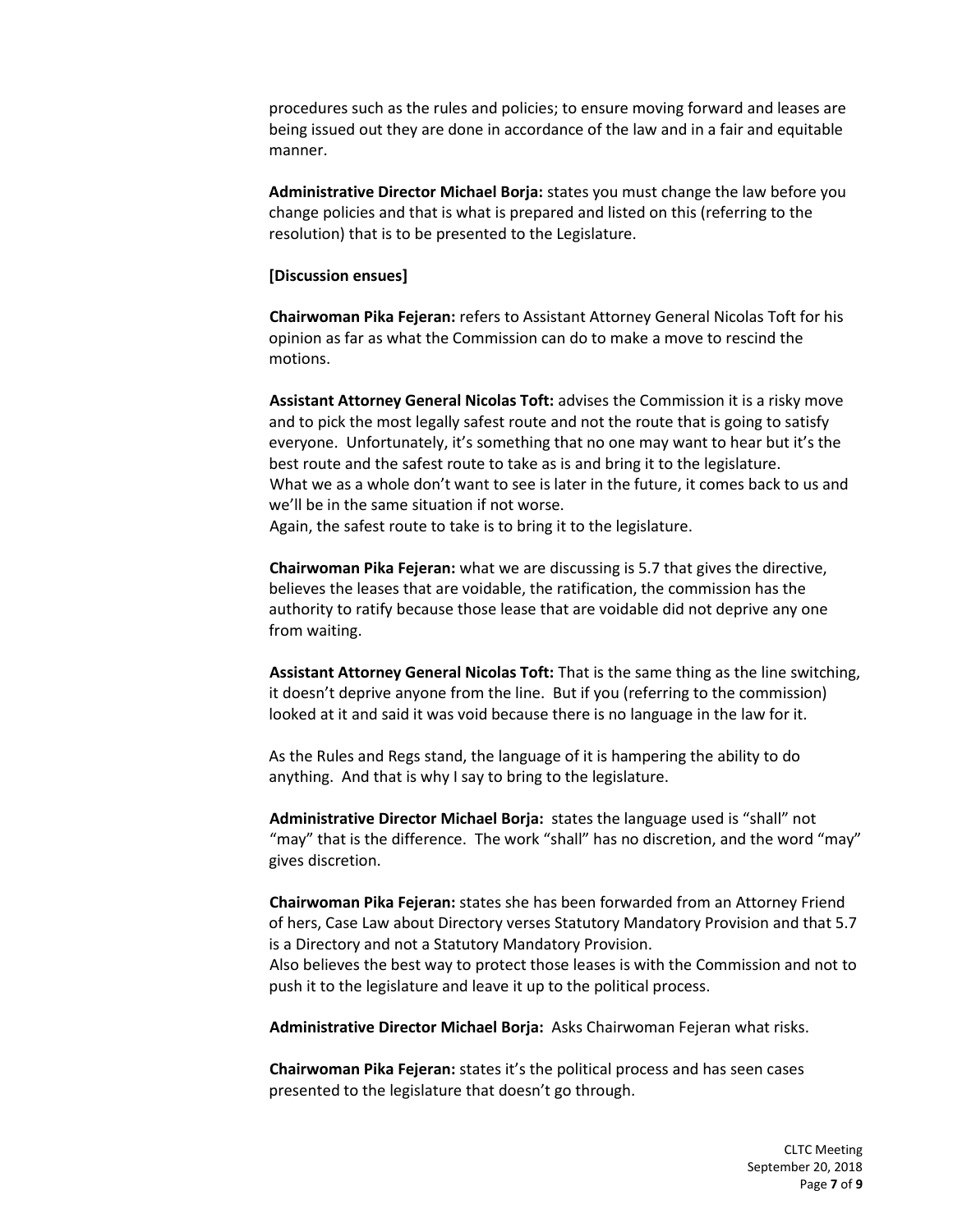**Administrative Director Michael Borja:** states he would have to side with our (DLM/CLTC) Legal Counsel who is not only a Legal Council but is the staff of the Attorney General who is the Legal Officer of Guam, unless someone is willing to write a statement challenging what we (referring to CLTC) could do and gives caution to the commission on moving forward to rescind the motions.

## **[Discussion ensues]**

After intense discussion and back and forth justifications for decisions to take to 2,877 leases to the legislature and justifications to leave it in the hands of the Chamorro Land Trust Commission a motion was made on the following:

## **Ratification of Leases**

- a. Motion APPROVED by unanimous vote to the extent of its authority, the CLTC Board of Commissioners ratify the 2,877 voidable leases listed as:
	- i. 1995 Original Applicants with Leases
	- ii. Transferred Only Leases
	- iii. 1996 and After Applicants with Leases
- b. Motion APPROVED by unanimous vote to Request the Guam Legislature to acknowledge and confirm the CLTC ratification of leases of the 2,877 voidable leases listed as:
	- i. 1995 Original Applicants with Leases
	- ii. Transferred Only Leases
	- iii. 1996 and After Applicants with Leases

Moving on to Barrigada Heights, the Barrigada Heights leases were reviewed by the date of the applications and the date of the leases. It was found that matters were consistent with all other issued leases and that during the most recent lease issuance period, no applications were beyond the December 1995, unless permitted by PL 23- 38. These leases were included in the 2,877 ratified leases.

**Commission Pika Fejeran:** ask Commissioners for any comments

**Commissioners**: none at this time

**Next Meeting:** October 2, 2018, Tuesday at 1:00PM

**Adjournment:** 5:54 p.m.